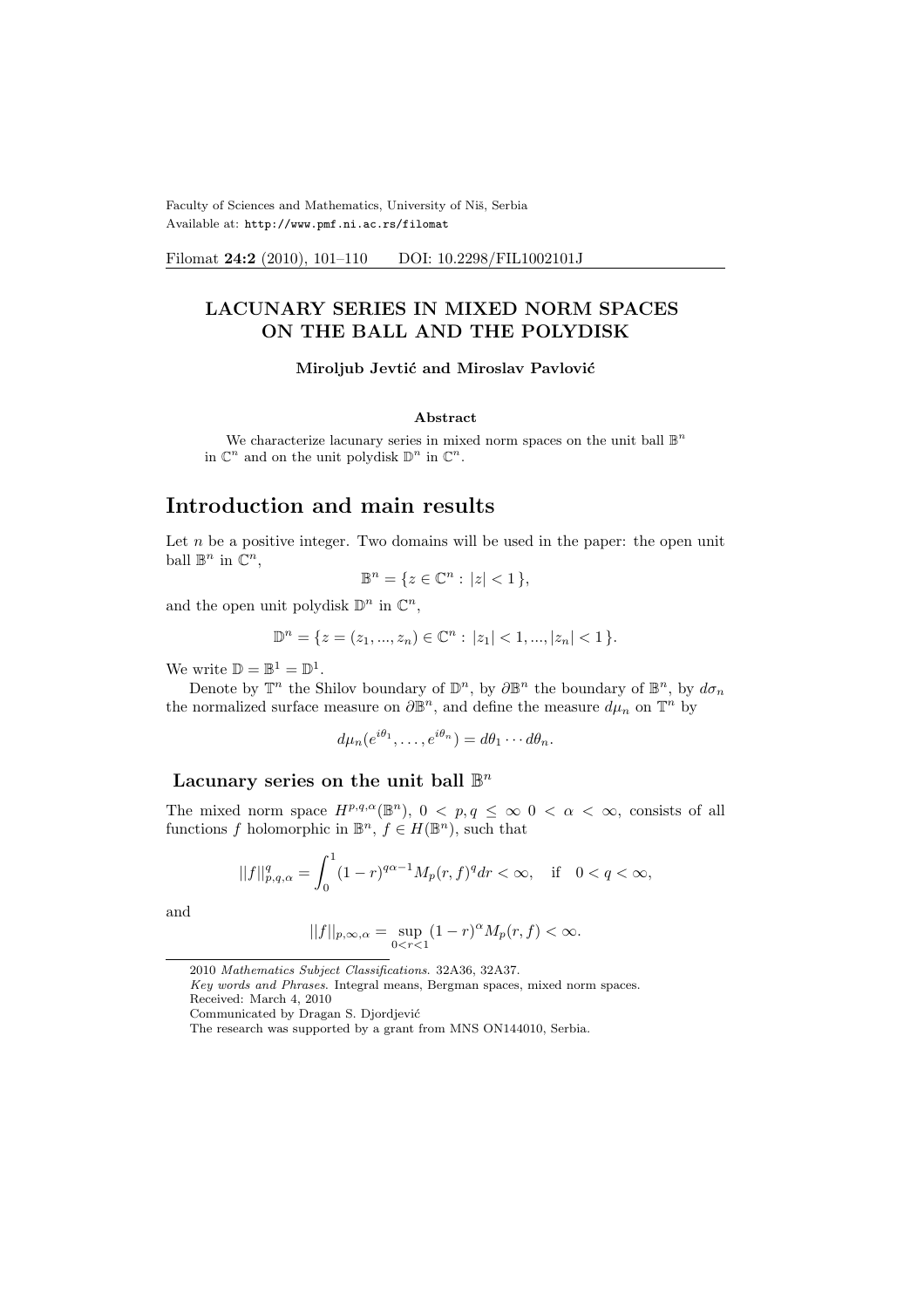Here, as usual,

$$
M_p(r,f) = \left(\int_{\partial \mathbb{B}^n} |f(r\xi)|^p d\sigma_n(\xi)\right)^{1/p}, \quad 0 < p < \infty,
$$

and

$$
M_{\infty}(r, f) = \sup_{|\xi|=1} |f(r\xi)|.
$$

We write  $||f||_p = \sup_{0 \le r \le 1} M_p(r, f)$ .

Note that when  $0 < p = q < \infty$ , then  $H^{p,p,(\alpha+1)/p}(\mathbb{B}^n)$ , where  $\alpha > -1$ , coincides, as a topological linear space, with the weighted Bergman space  $A^{p,\alpha}(\mathbb{B}^n)$ , consisting of those  $f \in H(\mathbb{B}^n)$  for which

$$
\int_{\mathbb{B}^n} |f(z)|^p (1-|z|^2)^\alpha dV_n(z) < \infty,
$$

where  $dV_n$  is the normalized volume measure on  $\mathbb{B}_n$ .

We say that a holomorphic function  $f$  on  $\mathbb{B}^n$  has a lacunary expansion if its homogeneous expansion is of the form

$$
f(z) = \sum_{k=1}^{\infty} f_{m_k}(z),
$$

where  $m_k$  satisfies the condition

$$
\inf_{1 \le k < \infty} \frac{m_{k+1}}{m_k} = \lambda > 1.
$$

The series  $\sum_{k=1}^{\infty} f_{m_k}(z)$  as well as the sequence  $\{m_k\}$  are then said to be lacunary.

In this paper we characterize holomorphic functions with lacunary expansions in mixed norm spaces  $H^{p,q,\alpha}(\mathbb{B}^n)$ . More precisely, we prove

THEOREM 1. Let  $0 < p, q \le \infty$ ,  $0 < \alpha < \infty$  and let  $f(z) = \sum_{k=1}^{\infty} f_{m_k}(z)$  be a holomorphic function on  $\mathbb{B}^n$  with a lacunary expansion. Then  $f \in H^{p,q,\alpha}(\mathbb{B}^n)$  if and only if

$$
\sum_{k=1}^{\infty} \frac{||f_{m_k}||_p^q}{m_k^{q\alpha}} < \infty \quad \text{if} \quad 0 < q < \infty,
$$

or

$$
\sup_{1\leq k<\infty}m_k^{-\alpha}||f_{m_k}||_p<\infty, \quad \text{if} \quad q=\infty.
$$

Lacunary series in  $H^{p,q,\alpha}(\mathbb{D})$  are characterized in [MP]. (See also [JP]).

Our work was motivated by characterizations of lacunary series in weighted Bergman spaces  $A^{p,\alpha}(\mathbb{B}^n)$ , see [Ch], [YO], and [St]. Case  $q = \infty$  of Theorem 1 also follows from [ZZ, Proposition 63]. We note that in [St] lacunary series in mixed norm spaces  $H^{p,q,\alpha}(\mathbb{B}^n)$  are considered and some partial results have been obtained.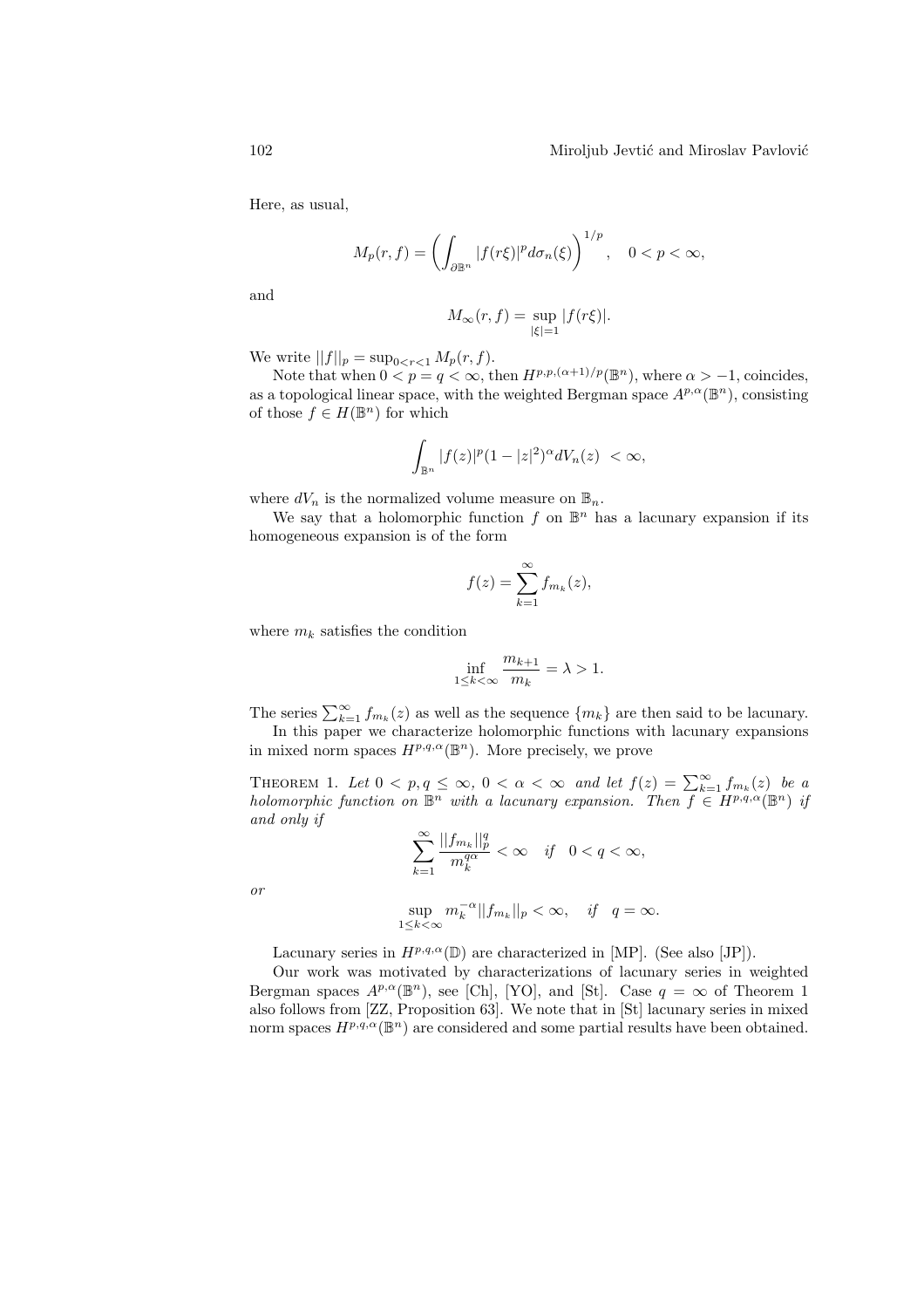#### Lacunary series on the unit polydisk in  $\mathbb{C}^n$

For any Lebesgue measurable function  $f$  in  $\mathbb{D}^n$ , we define

$$
M_p(r,f) = \left(\int_{\mathbb{T}^n} |f(r\xi)|^p d\mu_n(\xi)\right)^{1/p}, \quad 0 < p < \infty,
$$

and

$$
M_{\infty}(r, f) = \sup_{\xi \in \mathbb{T}^n} |f(r\xi)|,
$$

where  $r = (r_1, ..., r_n)$ .

If  $0 < p \leq \infty$ ,  $0 < q < \infty$ , and  $\alpha = (\alpha_1, \ldots, \alpha_n), \alpha_j > 0, j = 1, \ldots, n$ , let

$$
||f||_{p,q,\alpha}^q=\int_{I^n}\Big(\prod_{j=1}^n(1-r_j)^{q\alpha_j-1}M_p(r,f)^q\Big)dr,
$$

where  $I^n = [0, 1)^n$  and  $dr = dr_1 \cdots dr_n$ . The mixed norm space  $H^{p,q,\alpha}(\mathbb{D}^n)$  is then defined to be the space of functions f holomorphic in  $\mathbb{D}^n$ ,  $f \in H(\mathbb{D}^n)$ , such that  $||f||_{p,q,\alpha} < \infty.$ 

The mixed norm space  $H^{p,\infty,\alpha}(\mathbb{D}^n)$ ,  $0 < p \leq \infty$ ,  $\alpha = (\alpha_1, ..., \alpha_n)$ ,  $\alpha_1 > 0$ , ...,  $\alpha_n >$ 0, is the set of those functions  $f \in H(\mathbb{D}^n)$  for which

$$
||f||_{p,\infty,\alpha} = \sup_{r \in I^n} \prod_{j=1}^n (1-r_j)^{\alpha_j} M_p(r,f)
$$

is finite.

Our second result is a characterization of lacunary series in mixed norm spaces  $H^{p,q,\alpha}(\mathbb{D}^n)$ .

THEOREM 2. Let  $0 < p \leq \infty, 0 < q \leq \infty, \alpha_j > 0, j = 1, ..., n, and$ 

$$
f(z) = \sum_{k_1, \dots, k_n \ge 1} a_{k_1, \dots, k_n} z_1^{m_{1, k_1}} \dots z_n^{m_{n, k_n}}
$$

be a holomorphic function on  $\mathbb{D}^n$  such that there is  $\lambda > 1$  satisfying the condition

$$
m_{j,k_j+1}/m_{j,k_j} \ge \lambda
$$
 for all  $k_j \in \mathbb{N}$ ,  $j = 1, \ldots n$ .

If  $0 < q < \infty$ , then the following statements are equivalent:

(i)  $f \in H^{p,q,\alpha}(\mathbb{D}^n);$ 

$$
(ii) \sum_{k_1,\ldots,k_n\geq 1}\frac{|a_{k_1,\ldots,k_n}|^q}{\prod_{j=1}^n m_{j,k_j}^{q\alpha_j}} < \infty.
$$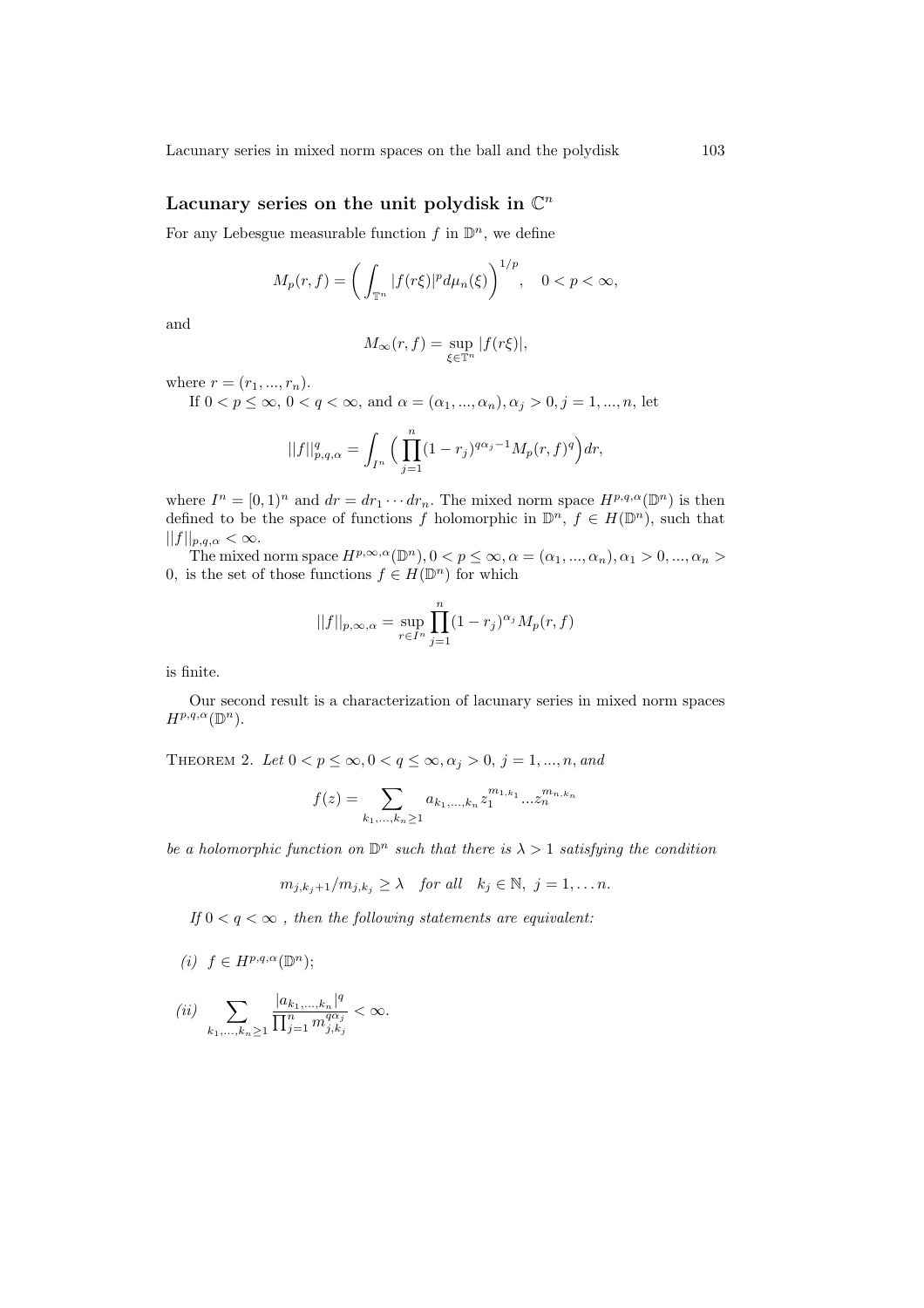If  $q = \infty$ , then the following statements are equivalent:

$$
(iii) \quad f \in H^{p,\infty,\alpha}(\mathbb{D}^n);
$$

$$
(iv) \quad \sup_{k_1,\ldots,k_n \ge 1} \frac{|a_{k_1,\ldots,k_n}|}{\prod_{j=1}^n m_{j,k_j}^{\alpha_j}} < \infty.
$$

We note that the equivalence (iii) and (iv) also follows from [Av, Theorem 3]. The equivalence (i)  $\iff$  (ii) for  $0 < p = q < \infty$  was proved in [St].

### 1 Preliminaries

In this section we gather several well-known lemmas that will be used in the proofs of our results.

LEMMA 1. [P] Let  $\alpha > -1, 0 < q < \infty$  and  $I_n = \{k \in \mathbb{N} : 2^n \leq k < 2^{n+1}\}\$ for  $n \geq 1$ ,  $I_0 = \{0,1\}$ . If  $\{a_n\}_0^{\infty}$  is a sequence of non-negative numbers such that the series  $G(r) = \sum_{n=0}^{\infty} a_n r^n$  converges for every  $r \in (0,1)$ , then the following two conditions are equivalent and the corresponding quantities are "proportional":

- (i)  $\int_0^1 (1 r)^{\alpha} G(r)^q dr < \infty;$
- (ii)  $\sum_{n=0}^{\infty} 2^{-n(\alpha+1)} \left(\sum_{k \in I_n} a_k\right)^q < \infty.$

In the case of the function  $G(r) = \sup_{n\geq 0} a_n r^n$  in (i) the expression  $\sum_{k\in I_n} a_k$ in (ii) should be replaced by  $\sup_{k \in I_n} a_k$ .

LEMMA 2. If  ${n_k}$  is a lacunary sequence of positive integers, that is  $\inf_k \frac{n_{k+1}}{n_k}$  $\frac{k+1}{n_k} =$  $\lambda > 1$ , and  $\{a_k\}$  is a sequence of nonnegative real numbers, then the following conditions are equivalent and the corresponding quantities are "proportional":

- (*i*)  $\int_0^1 (1 r)^{\alpha} (\sum_{k=1}^{\infty}$  $\sum_{k=1}^{\infty} a_k r^{n_k} \big)^q dr < \infty;$
- (*ii*)  $\int_0^1 (1 r)^{\alpha} ($  $\sup_{k\geq 1} a_k r^{n_k}\big)^q dr < \infty;$

$$
(iii) \quad \sum_{k=1}^{\infty} \frac{|a_k|^q}{n_k^{\alpha+1}} < \infty.
$$

Proof. By Lemma 1,

$$
\int_0^1 (1-r)^{\alpha} \left(\sum_{k=1}^{\infty} a_k r^{n_k}\right)^q dr \cong \sum_{k=1}^{\infty} 2^{-k(\alpha+1)} \left(\sum_{n_j \in I_k} a_j\right)^q.
$$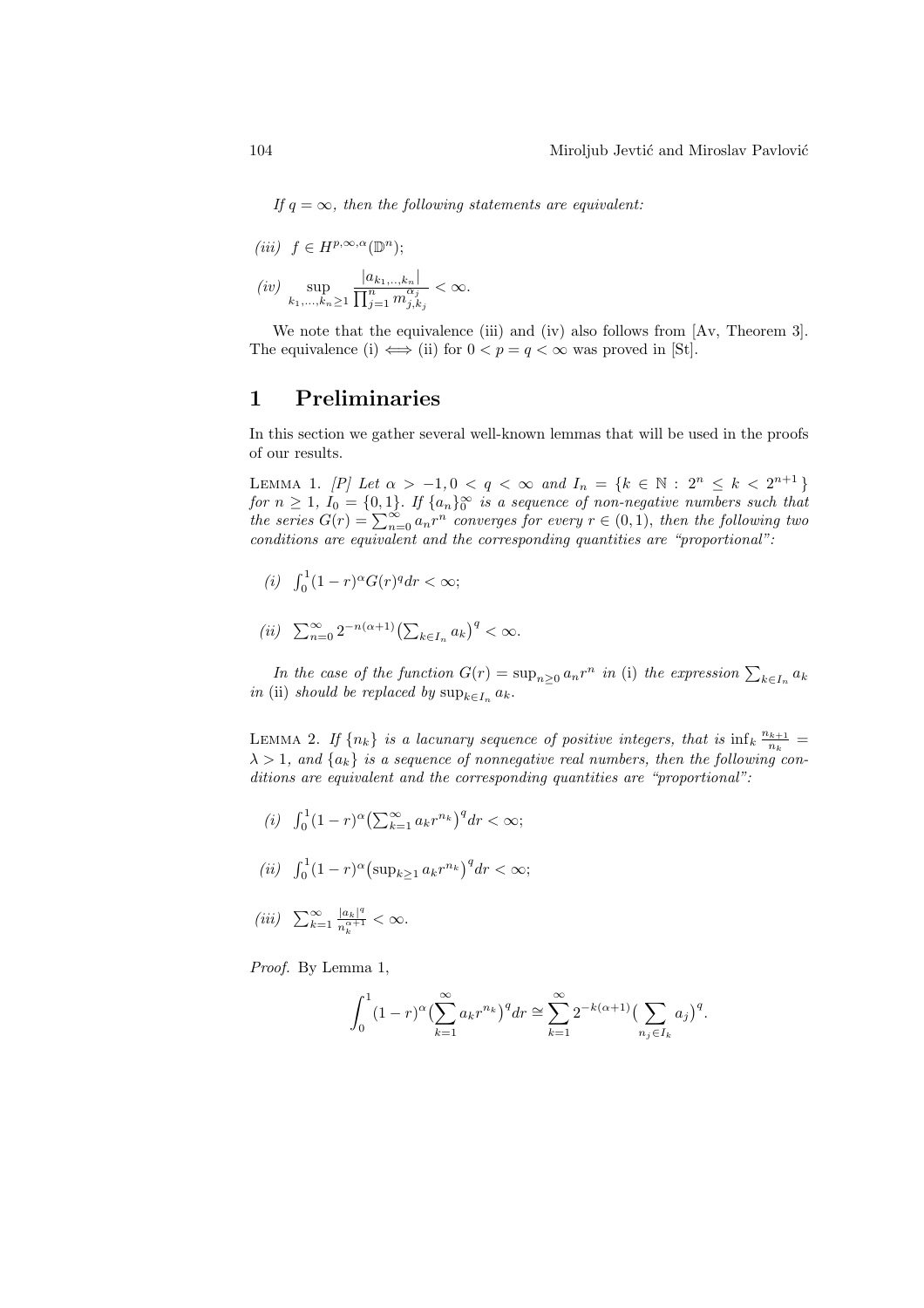Since  $\frac{n_{j+1}}{n_j} \geq \lambda > 1$ , for all  $j \in N$ , the number of  $a_j$  when  $n_j \in I_k$  is at most  $[\log_{\lambda} 2] + 2$ . Using this and the fact that  $n_j \approx 2^k$  when  $n_j \in I_k$ , we see that

$$
\sum_{k=1}^{\infty} 2^{-k(\alpha+1)} \left(\sum_{n_j \in I_k} a_j\right)^q \cong \sum_{k=1}^{\infty} \frac{a_k^q}{n_k^{\alpha+1}}.
$$

LEMMA 3. [Zy, Du, P] Let  $0 < p < \infty$ . If  $\{n_k\}$  is an increasing sequence of positive integers satisfying  $n_{k+1}/n_k \geq \lambda > 1$  for all k, then there is a positive constant C depending only on p and  $\lambda$  such that

$$
C^{-1}\bigg(\sum_{k=1}^{\infty}|a_k|^2\bigg)^{1/2}\leq \bigg(\frac{1}{2\pi}\int_0^{2\pi}\Big|\sum_{k=1}^{\infty}a_ke^{in_k\theta}\Big|^pd\theta\bigg)^{1/p}\leq C\bigg(\sum_{k=1}^{\infty}|a_k|^2\bigg)^{1/2}.
$$

These Paley's inequalities were extended to the unit polydisk  $\mathbb{D}^n$  in [Av]:

LEMMA 4. Let  ${m_{j,k_j}}_{j=1}^{\infty}, j = 1, ..., n$ , be arbitrary lacunary sequences and  $f(z)$  be a holomorphic function in  $\mathbb{D}^n$  given by

$$
f(z) = \sum_{k_1,\dots,k_n \ge 1} a_{k_1,\dots,k_n} z_1^{m_{1,k_1}} \cdots z_n^{m_{n,k_n}}, \quad z = (z_1,\dots,z_n) \in \mathbb{D}^n.
$$

Then for any  $p, 0 < p < \infty$ , f is in the Hardy space  $H^p(\mathbb{D}^n)$ , i.e.  $||f||_p = \sup_{r \in I^n} M_p(r, f) < \infty$ , if and only if  $\sum_{k_1, ..., k_n \geq 1} |a_{k_1, ..., k_n}|^2 < \infty$ . Moreover,

$$
C^{-1}||f||_p \leq \left(\sum_{k_1,\dots,k_n\geq 1} |a_{k_1,\dots,k_n}|^2\right)^{1/2} \leq C||f||_p,
$$

where  $C$  is a constant independent of  $f$ .

## 2 Proof of Theorem 1

Let

$$
\sum_{k=1}^{\infty} \frac{||f_{n_k}||_p^q}{n_k^{q\alpha}} < \infty, \quad 0 < p \le \infty, \quad 0 < q < \infty.
$$

If  $1 \leq p < \infty$ , then by using Minkowski's inequality we obtain

$$
M_p(r, f) \le \sum_{k=1}^{\infty} ||f_{n_k}||_p r^{n_k}.
$$
 (1)

If  $p = \infty$ , then

$$
M_{\infty}(r, f) \leq \sum_{k=1}^{\infty} ||f_{n_k}||_{\infty} r^{n_k}.
$$
 (2)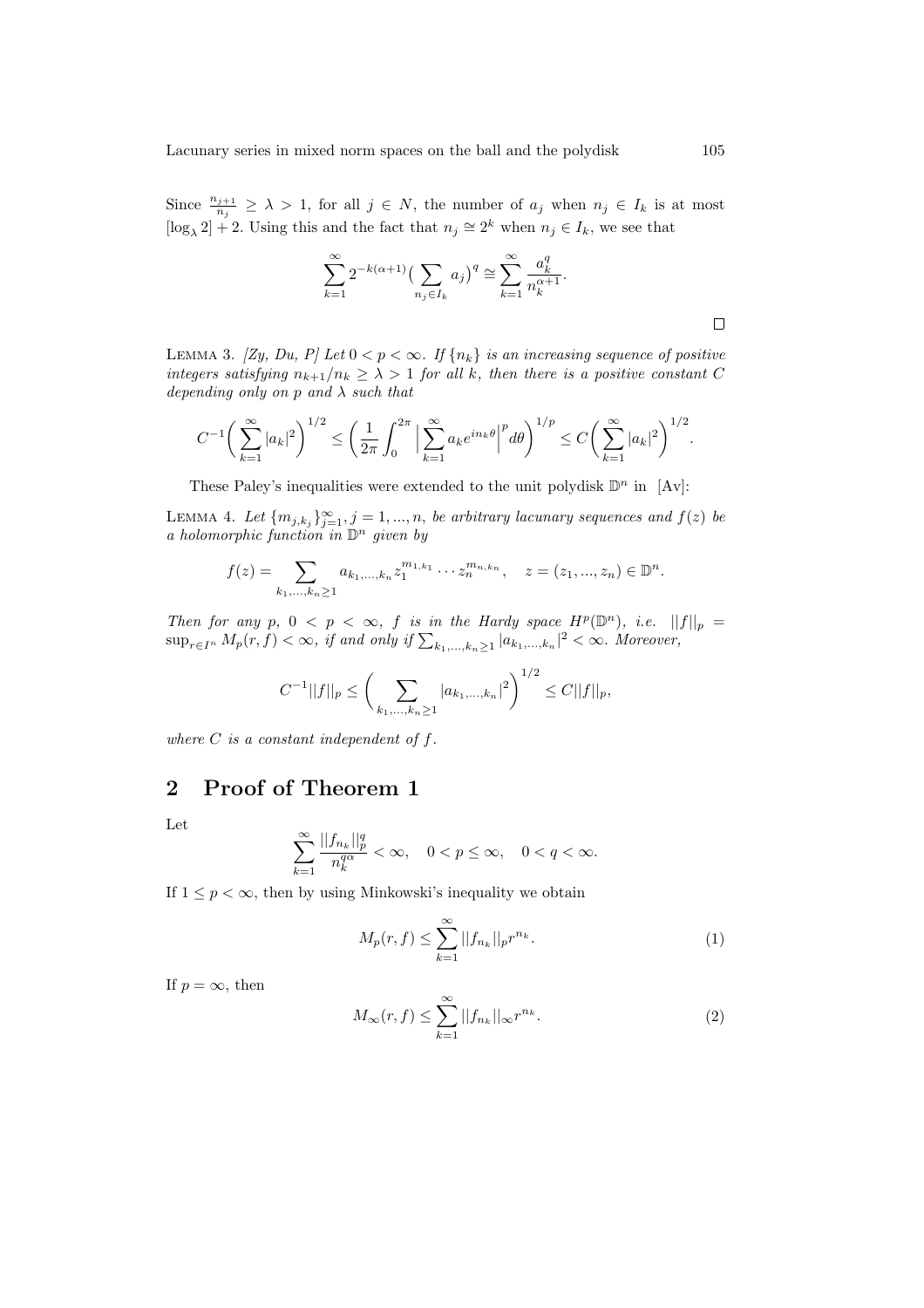An application of Lemma 2 gives

$$
||f||_{p,q,\alpha}^{q} \leq \int_{0}^{1} (1-r)^{q\alpha-1} \left(\sum_{k=1}^{\infty} ||f_{n_{k}}||_{p} r^{n_{k}}\right)^{q} dr
$$
  

$$
\leq C \sum_{k=1}^{\infty} \frac{||f_{n_{k}}||_{p}^{q}}{n_{k}^{q\alpha}}.
$$

If  $0 < p < 1$ , then

$$
M_p^p(r,f) \le \sum_{k=1}^{\infty} ||f_{n_k}||_p^p r^{pn_k}.
$$
 (3)

Hence,

$$
||f||_{p,q,\alpha}^{q} \leq \int_{0}^{1} (1-r)^{q\alpha-1} \left(\sum_{k=1}^{\infty} ||f_{n_{k}}||_{p}^{p} r^{p n_{k}}\right)^{q/p} dr
$$
  

$$
\leq C \int_{0}^{1} (1-r)^{q\alpha-1} \left(\sum_{k=1}^{\infty} ||f_{n_{k}}||_{p}^{p} r^{n_{k}}\right)^{q/p} dr
$$
  

$$
\leq C \sum_{k=1}^{\infty} \frac{||f_{n_{k}}||_{p}^{q}}{n_{k}^{q\alpha}},
$$

by Lemma 2.

If  $\alpha > 0$  and  $\{n_k\}$  is a lacunary sequence of positive integers, then

$$
\sum_{k=1}^{\infty} n_k^{\alpha} r^{n_k} = O\Big(\frac{1}{(1-r)^{\alpha}}\Big), \quad \text{see [Du].}
$$

Using this,  $(1)$ ,  $(2)$ , and  $(3)$  we find that

$$
||f||_{p,\infty,\alpha} = \sup_{0 < r < 1} (1-r)^{\alpha} M_p(r,f) \leq C \sup_{k \geq 1} \frac{||f_{n_k}||_p}{n_k^{\alpha}}.
$$

Conversely, let  $||f||_{p,q,\alpha} < \infty$ .

If  $0 < p < \infty$ , then by using the slice integration formula [Ru2, Proposition 1.4.7] and Lemma 3 we find that

$$
M_p(r, f) = \left(\int_{\partial \mathbb{B}^n} \Big| \sum_{k=1}^{\infty} f_{n_k}(r\xi) \Big|^p d\sigma(\xi)\right)^{1/p}
$$
  
= 
$$
\left(\int_{\partial \mathbb{B}^n} \left(\frac{1}{2\pi} \int_0^{2\pi} \Big| \sum_{k=1}^{\infty} f_{n_k}(\xi) r^{n_k} e^{in_k \theta} \Big|^p d\theta \right) d\sigma(\xi)\right)^{1/p}
$$
  

$$
\cong \left(\int_{\partial \mathbb{B}^n} \left(\sum_{k=1}^{\infty} |f_{n_k}(\xi)|^2 r^{2n_k} \right)^{p/2} d\sigma(\xi)\right)^{1/p},
$$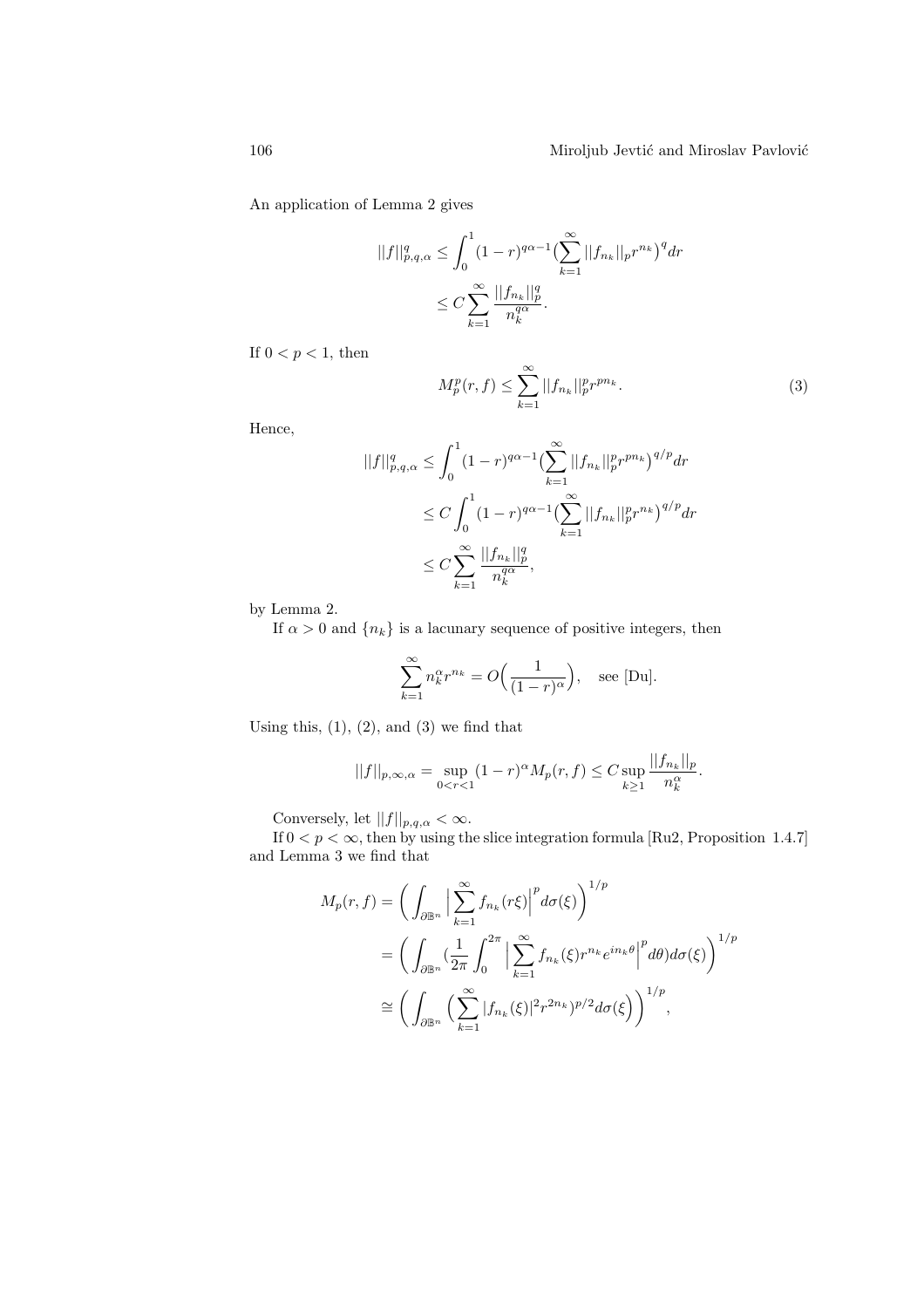and consequently

$$
M_p(r, f) \ge C ||f_{n_k}||_p r^{n_k}, \quad \text{for all} \quad k \ge 1.
$$

If  $p = \infty$ , also we have  $M_{\infty}(r, f) \geq ||f_{n_k}||_{\infty} r^{n_k}$ , for all  $k \geq 1$ . Thus, if  $0 < q < \infty$ , then

$$
||f||_{p,q,\alpha}^{q} \ge C \int_{0}^{1} (1-r)^{q\alpha-1} (\sup_{k \ge 1} ||f_{n_{k}}||_{p} r^{n_{k}})^{q} dr
$$
  

$$
\ge C \sum_{k=1}^{\infty} \frac{||f_{n_{k}}||_{p}^{q}}{n_{k}^{q\alpha}},
$$

by Lemma 2.

If  $q = \infty$ , then

$$
||f||_{p,\infty,\alpha} \ge \sup_{0 < r < 1} (1-r)^{\alpha} \sup_{k \ge 1} ||f_{n_k}||_{p} r^{n_k}
$$
\n
$$
\ge \sup_{k \ge 1} ||f_{n_k}||_{p} \frac{1}{n_k^{\alpha}} \left(1 - \frac{1}{n_k}\right)^{n_k}
$$
\n
$$
\ge \frac{1}{e} \sup_{k \ge 1} \frac{||f_{n_k}||_{p}}{n_k^{\alpha}}.
$$

This finishes the proof of Theorem 1.

# 3 Proof of Theorem 2

In order to avoid too much calculations we will assume that  $n = 2$ .

**Proof of implications** (ii)  $\implies$  (i) and (iv)  $\implies$  (iii) Let  $0 < p \leq \infty$ ,  $r = (r_1, r_2)$  and  $\alpha = (\alpha_1, \alpha_2), \alpha_1 > 0, \alpha_2 > 0$ . Then

$$
M_p(r, f) \leq \sum_{k_1, k_2 \geq 1} |a_{k_1, k_2}| r_1^{m_{1, k_1}} r_2^{m_{2, k_2}}.
$$

If  $0 < q < \infty$  then by applying Lemma 2 twice we obtain

$$
||f||_{p,q,\alpha}^{q} = \int_{0}^{1} (1-r_{2})^{q\alpha_{2}-1} dr_{2} \int_{0}^{1} (1-r_{1})^{q\alpha_{1}-1} M_{p}(r,f)^{q} dr_{1}
$$
  
\n
$$
\leq \int_{0}^{1} (1-r_{2})^{q\alpha_{2}-1} dr_{2} \int_{0}^{1} (1-r_{1})^{q\alpha_{1}-1}
$$
  
\n
$$
\times (\sum_{k_{1}\geq 1} (\sum_{k_{2}\geq 1} |a_{k_{1},k_{2}}|r_{2}^{m_{2},k_{2}})r_{1}^{m_{1},k_{1}})^{q} dr_{1}
$$
  
\n
$$
\leq C \int_{0}^{1} (1-r_{2})^{q\alpha_{2}-1} (\sum_{k_{1}\geq 1} \frac{1}{m_{1,k_{1}}^{\alpha_{1}} (\sum_{k_{2}\geq 1} |a_{k_{1},k_{2}}|r_{2}^{m_{2},k_{2}})^{q}) dr_{2}
$$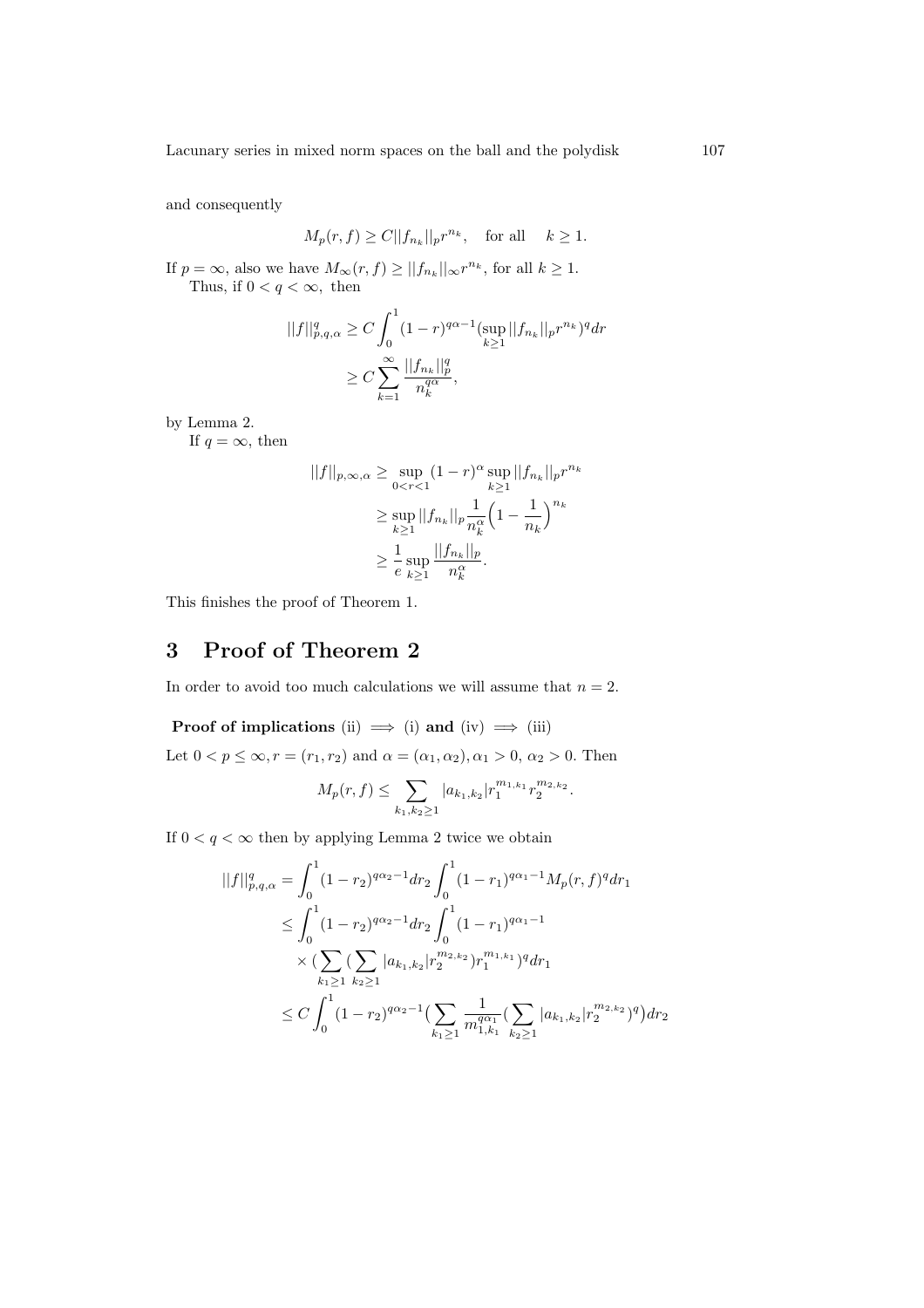$$
= C \sum_{k_1 \ge 1} m_{1,k_1}^{-q\alpha_1} \int_0^1 (1-r_2)^{q\alpha_2-1} \left(\sum_{k_2 \ge 1} |a_{k_1,k_2}| r_2^{m_{2,k_2}}\right)^q dr_2
$$
  

$$
\le C \sum_{k_1 \ge 1} \sum_{k_2 \ge 1} m_{1,k_1}^{-q\alpha_1} m_{2,k_2}^{-q\alpha_2} |a_{k_1,k_2}|^q.
$$

If  $q=\infty,$  then we have

$$
||f||_{p,\infty,\alpha} = \sup_{0 < r_1 < 1} \sup_{0 < r_2 < 1} (1 - r_1)^{\alpha_1} (1 - r_2)^{\alpha_2} M_p(r, f)
$$
\n
$$
\leq \sup_{0 < r_1 < 1} \sup_{0 < r_2 < 1} (1 - r_1)^{\alpha_1} (1 - r_2)^{\alpha_2} \sum_{k_1, k_2 \geq 1} |a_{k_1, k_2}| r_1^{m_{1, k_1}} r_2^{m_{2, k_2}}
$$
\n
$$
\leq \sup_{0 < r_1 < 1} (1 - r_1)^{\alpha_1} \sum_{k_1 \geq 1} \sup_{0 < r_2 < 1} (1 - r_2)^{\alpha_2} \sum_{k_2 \geq 1} |a_{k_1, k_2}| r_2^{m_{2, k_2}} r_1^{m_{1, k_1}}
$$
\n
$$
\leq C \sup_{0 < r_1 < 1} (1 - r_1)^{\alpha_1} \sum_{k_1 \geq 1} \sup_{k_2 \geq 1} \frac{|a_{k_1, k_2}|}{m_{2, k_2}^{\alpha_2}} r_1^{m_{1, k_1}}
$$
\n
$$
\leq C \sup_{k_1 \geq 1} \sup_{k_2 \geq 1} \frac{|a_{k_1, k_2}|}{m_{1, k_1}^{\alpha_2}} \sum_{k_2 \geq 1} \frac{|a_{k_1, k_2}|}{m_{1, k_1}^{\alpha_2}} r_2^{m_{1, k_1}}
$$

Proof of implications  $(\mathrm{i}) \implies (\mathrm{ii})$  and  $(\mathrm{iii}) \implies (\mathrm{iv})$ 

By Lemma 4 we have

$$
M_p(r,f) \cong \left(\sum_{k_1,k_2 \ge 1} |a_{k_1,k_2}|^2 r_1^{2m_{1,k_1}} r_2^{2m_{2,k_2}}\right)^{1/2}.
$$

Thus

$$
M_p(r, f) \ge \sup_{k_1, k_2 \ge 1} |a_{k_1, k_2}| r_1^{m_{1, k_1}} r_2^{m_{2, k_2}}, \quad 0 < p < \infty.
$$

This holds also for  $p = \infty$ . Hence, if  $0 < q < \infty$ , by applying Lemma 2 twice we get

$$
||f||_{p,q,\alpha}^{q} \geq \int_{0}^{1} (1-r_{1})^{q\alpha_{1}-1} dr_{1} \int_{0}^{1} (1-r_{2})^{q\alpha_{2}-1}
$$
  
\n
$$
\times \left( \sup_{k_{2}\geq 1} (\sup_{k_{1}\geq 1} |a_{k_{1},k_{2}}|r_{1}^{m_{1,k_{1}}})r_{2}^{m_{2,k_{2}}})^{q} dr_{2}
$$
  
\n
$$
\geq C \int_{0}^{1} (1-r_{1})^{q\alpha_{1}-1} \sum_{k_{2}\geq 1} m_{2,k_{2}}^{-q\alpha_{2}} (\sup_{k_{1}\geq 1} |a_{k_{1},k_{2}}|r_{1}^{m_{1,k_{1}}})^{q} dr_{1}
$$
  
\n
$$
= C \sum_{k_{2}\geq 1} m_{2,k_{2}}^{-q\alpha_{2}} \int_{0}^{1} (1-r_{1})^{q\alpha_{1}-1} (\sup_{k_{1}\geq 1} |a_{k_{1},k_{2}}|r_{1}^{m_{1,k_{1}}})^{q} dr_{1}
$$
  
\n
$$
\geq C \sum_{k_{1}\geq 1} \sum_{k_{2}\geq 1} m_{2,k_{2}}^{-q\alpha_{2}} m_{1,k_{1}}^{-q\alpha_{1}} |a_{k_{1},k_{2}}|^{q}.
$$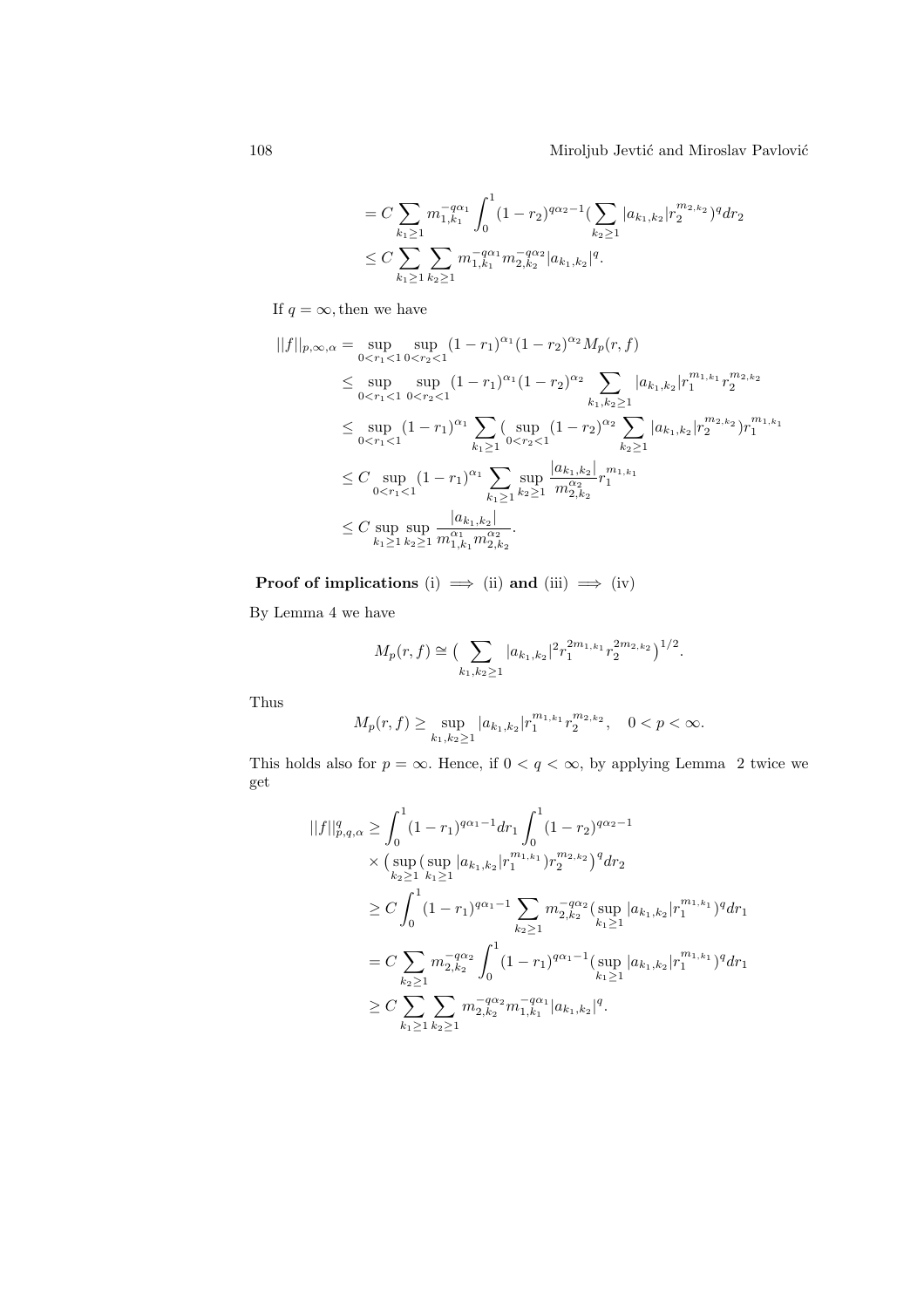Lacunary series in mixed norm spaces on the ball and the polydisk 109

If  $q = \infty$ , then

$$
||f||_{p,\infty,\alpha} = \sup_{0 < r_1 < 1} \sup_{0 < r_2 < 1} (1 - r_1)^{\alpha_1} (1 - r_2)^{\alpha_2} M_p(r, f)
$$
\n
$$
\geq \sup_{0 < r_1 < 1} \sup_{0 < r_2 < 1} (1 - r_1)^{\alpha_1} (1 - r_2)^{\alpha_2} \sup_{k_1, k_2 \geq 1} |a_{k_1, k_2}| r_1^{m_{1, k_1}} r_2^{m_{2, k_2}}
$$
\n
$$
\geq C \sup_{k_1, k_2 \geq 1} \frac{|a_{k_1, k_2}|}{m_{1, k_1}^{\alpha_1} m_{2, k_2}^{\alpha_1}}.
$$

This finishes the proof of Theorem 2.

### References

- [Av] K. L. Avetisyan, Hardy-Bloch type spaces and lacunary series on the polydisk, *Glasgow Math.J.* **49**(2007), 345-356.
- [Ch] J. S. Choa, Some properties of analytic functions on the unit ball with Hadamard gaps, Complex Var. Theory Appl. 29(1996), no. 3, 277–285.
- [Du] P. L. Duren, Theory of H<sup>p</sup> Spaces, Academic Press, New York 1970; reprinted by Dover, Mineola, NY 2000.
- [JP] M. Jevtić, M. Pavlović, Coefficient multipliers on spaces of analytic functions, Acta Sci. Math. (Szeged) 64(1998), 531-545.
- [MP] M. Mateljević, M. Pavlović, Duality and multipliers in Lipschitz spaces, Proc. International Conference on Complex Analysis, Varna (1983), 151-161.
- $[P]$  M. Pavlović, *Introduction to function spaces in the unit ball of*  $C^n$ , Mat. Inst. SANU, Belgrade, 2004.
- [Ru1] W. Rudin, Function theory in polydiscs, Benjamin, New York, 1969.
- [Ru2] W. Rudin, Function theory in the unit ball of  $C<sup>n</sup>$ , Springer-Verlag, New York, 1980.
- [St] S. Stević, A generalization of a result of Choa on analytic functions with Hadamard gaps, J. Korean Math. Soc. 43(2006), 579-591.
- [YO] W. Yang, C. Oyang, Exact location of  $\alpha$ -Bloch spaces in  $L^p_\alpha$  and  $H^p$  of a complex unit ball, Rocky Mountain J. Math. 30(2000), 1151-1169.
- [ $ZZ$ ] R. Zhao, K. Zhu, Theory of Bergman spaces in the unit ball of  $C^n$ , arxiv:math. CVI0611093v1 3 nov 2006.
- [Zy] A. Zygmund, Trigonometric series, Cambridge University Press, 1959.